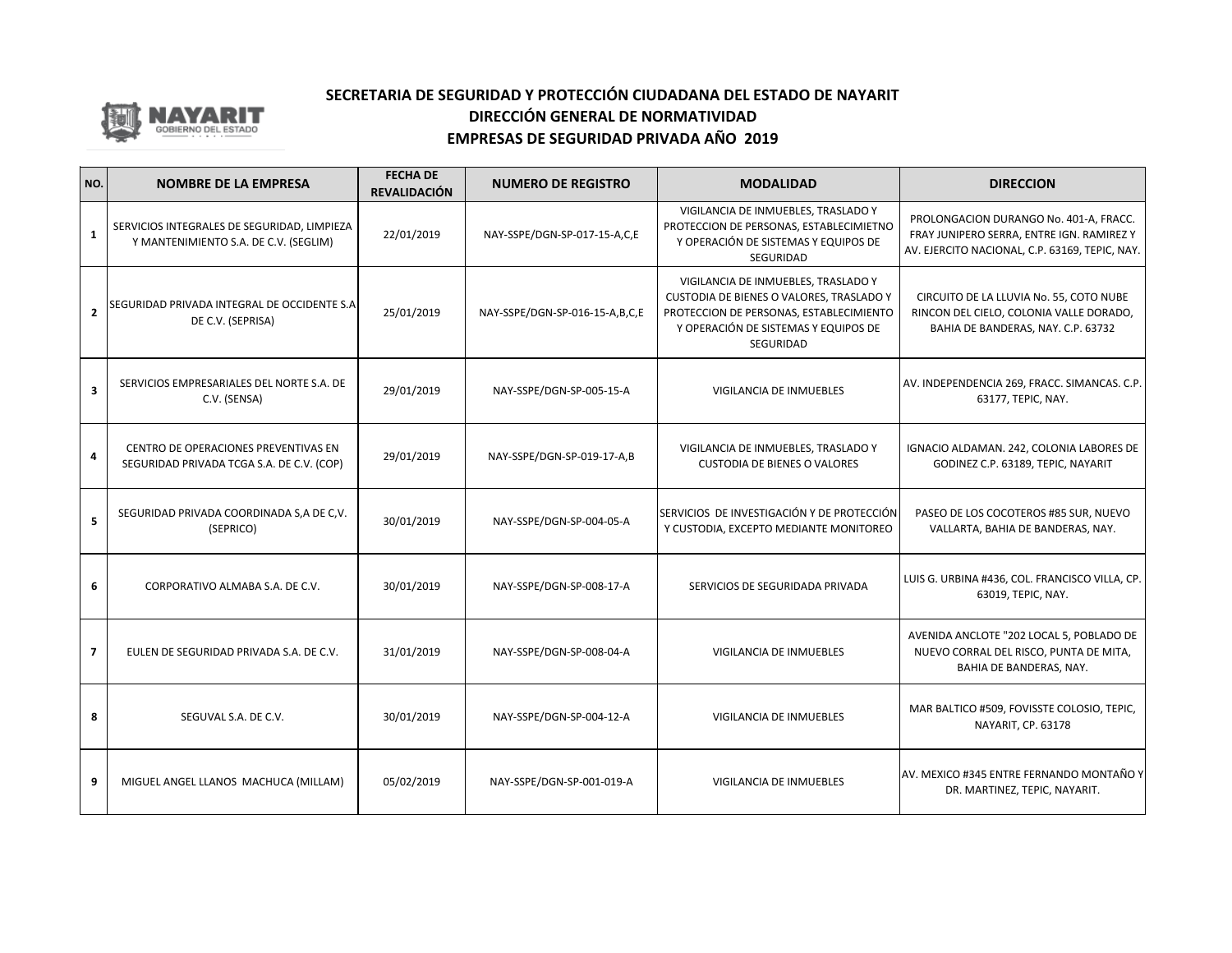

| NO. | <b>NOMBRE DE LA EMPRESA</b>                                                           | <b>FECHA DE</b><br><b>REVALIDACIÓN</b> | <b>NUMERO DE REGISTRO</b>      | <b>MODALIDAD</b>                                                                                                                      | <b>DIRECCION</b>                                                                                                         |
|-----|---------------------------------------------------------------------------------------|----------------------------------------|--------------------------------|---------------------------------------------------------------------------------------------------------------------------------------|--------------------------------------------------------------------------------------------------------------------------|
| 10  | NOÉ MUNGUÍA PATRICIO (EMPRESA DE<br>SEGURIDAD PRIVADA ESTRATEGICA)                    | 06/02/2019                             | NAY-SSPE/DGN-SP-002-19-A       | VIGILANCIA DE INMUEBLES                                                                                                               | PROLONGACION DURANGO #400, COLONIA FRAY<br>JUNIPERO SERRA, TEPIC, NAYARIT.                                               |
| 11  | ARMSTRONG ARMORED DE MEXICO S.A DE C.V.                                               | 24/01/2019                             | NAY-SSPE/DGN-SP-005-09-B       | TRASLADO Y CUSTODIA DE BIENES O VALORES.                                                                                              | LIBRAMIENTO CARRETERO TEPIC-MAZATLAN No.<br>1884, COLONIA LOS FRESNOS, C.P. 63185, TEPIC,<br>NAYARIT.                    |
| 12  | MSPV SEGURIDAD PRIVADA S.A. DE C.V.                                                   | 25/01/2019                             | NAY-SSPE/DGN-SP-011-15-A       | VIGILANCIA DE INMUEBLES                                                                                                               | (CEMEX) AV. INSURGENTES 2099, C.P. 63170,<br>TEPIC, NAY.                                                                 |
| 13  | ADT PRIVATE SECURITY SERVICES DE MEXICO S.A.<br>DE C.V.                               | 14/02/2019                             | NAY-SSPE/DGN-SP-008-09-E       | <b>EQUIPOS DE SEGURIDAD</b>                                                                                                           | ESTABLECIMIENTO Y OPERACIÓN DE SISTEMAS Y JUAREZ 300-A, COLONIA CENTRO, C.P. 63000 COL.<br>CENTRO, TEPIC, NAY.           |
| 14  | SERVICIO PANAMERICANO DE PROTECCION S.A.<br>DE C.V.                                   | 20/02/2019                             | NAY-SSPE/DGN-SP-010-04-B       | TRASLADO Y CUSTODIA DE BIENES O VALORES.                                                                                              | EMILIANO ZAPATA #111 OTE. COL. CENTRO,<br>TEPIC, NAY.                                                                    |
| 15  | CORPORATIVO GAPSA S, A DE C,V.                                                        | 15/02/2019                             | NAY-SSPE/DGN-SP-001-18-A       | VIGILANCIA DE INMUEBLES                                                                                                               | NARANJO LOTE 1-B ESQ. CARRETERA PUNTA<br>MITA, CASA 15 COLONIA HIGUERA BLANCA,<br>BAHÍA DE BANDERAS, NAYARIT. C.P. 63734 |
| 16  | SISTEMAS DE EXCELENCIA Y LOGÍSTICA S.A. DE C.V.<br>(SELOSA)                           | 21/02/2019                             | NAY-SSPE/DGN-SP-003-19-A       | VIGILANCIA DE INMUEBLES                                                                                                               | AV. JOSÉ VASCONCELOS 210, COL. RESIDENCIAL<br>SAN AGUSTÍN, SEGUNDO SECTOR, SAN PEDRO<br>GARZA GARCÍA, NVO LEON           |
| 17  | ALARMAS, SEGURIDAD E INSTALACION S.A. DE C.V.<br>(ASI)                                | 20/02/2019                             | NAY-SSPE/DGN-SP-008-15-A,E     | VIGILANCIA DE INMUEBLES, ESTABLECIMIENTO Y<br>OPERACIÓN DE SISTEMAS Y EQUIPOS DE<br><b>SEGURIDAD</b>                                  | IGNACIO LOPEZ RAYON #205, COL. H. CASAS,<br>TEPIC, NAY. C.P. 63080                                                       |
| 18  | PROTECCION Y ALARMAS PRIVADAS S.A. DE C.V.<br>(PAPRISA)                               | 19/02/2019                             | NAY-SSPE/DGN-SP-006-09-A-B     | VIGILANCIA DE INMUEBLES                                                                                                               | Calle Libertad #535-A, colonia el Naranjal, Tepic,<br>Nayarit.                                                           |
| 19  | CORPORACIÓN DE INSTALACIÓN Y SERVICIOS<br>INTERNOS EMPRESARIALES S.A. DE C.V. (CISIE) | 05/02/2019                             | NAY-SSPE/DGN-SP-004-13-A,C y E | VIGILANCIA DE INMUEBLES, TRASLADO Y<br>PROTECCION DE PERSONAS Y<br>ESTABLECIMIENTOS Y OPERACIÓN DE SISTEMAS<br>Y EQUIPOS DE SEGURIDAD | AV. MEXICO #521 ALTOS, COL. MOLOLOA, TEPIC,<br>NAY.                                                                      |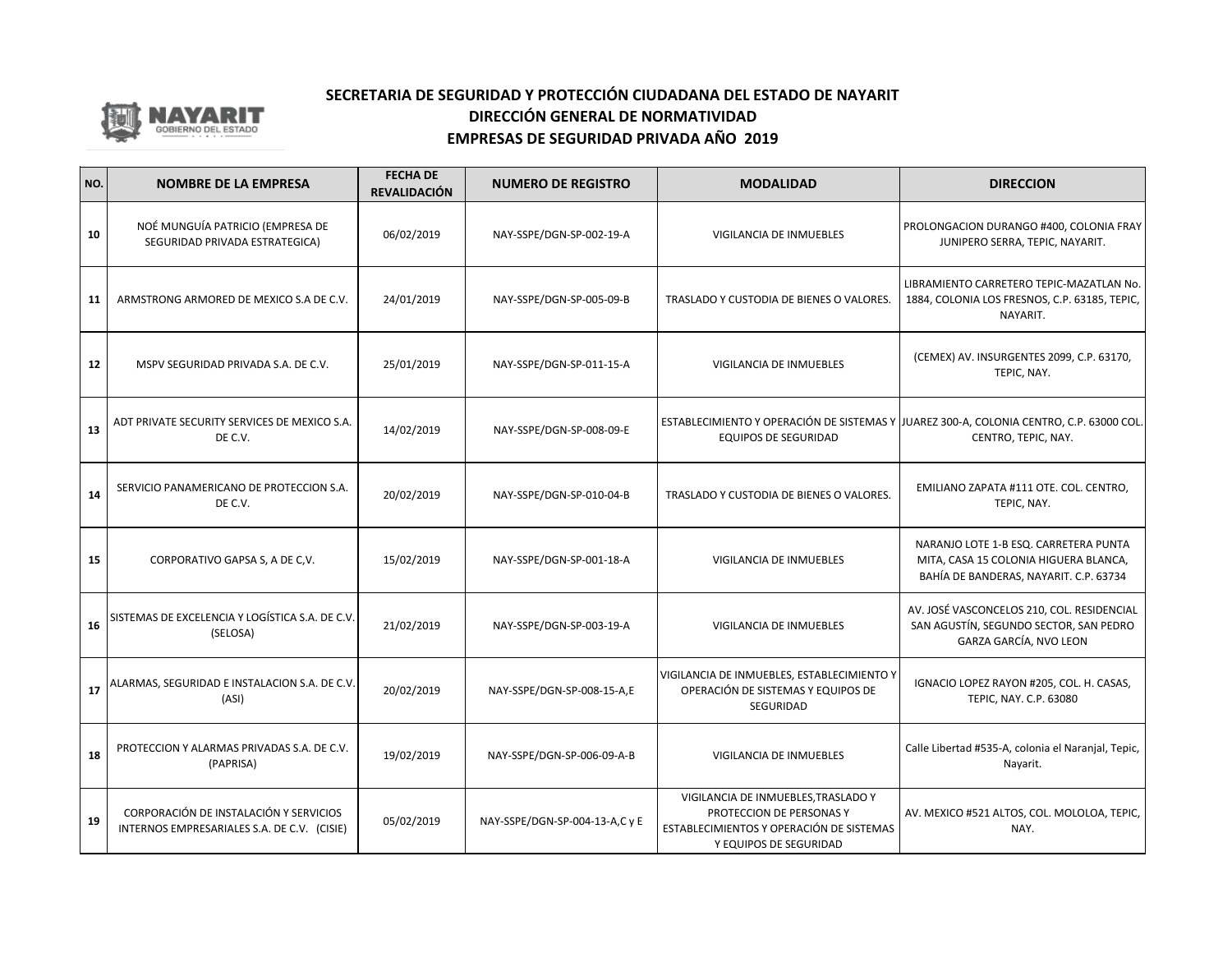

| NO. | <b>NOMBRE DE LA EMPRESA</b>                                                       | <b>FECHA DE</b><br><b>REVALIDACIÓN</b> | <b>NUMERO DE REGISTRO</b>    | <b>MODALIDAD</b>                                                                                                                           | <b>DIRECCION</b>                                                                             |
|-----|-----------------------------------------------------------------------------------|----------------------------------------|------------------------------|--------------------------------------------------------------------------------------------------------------------------------------------|----------------------------------------------------------------------------------------------|
| 20  | CORPORATIVO DE ALTA SEGURIDAD PRIVADA S.A.<br>DE C.V. (CAS)                       | 08/03/2019                             | NAY-SSPE/DGN-SP-007-12-A     | VIGILANCIA DE INMUEBLES                                                                                                                    | ABASOLO #1084, COL. HUERTA RESIDENCIAL,<br>TEPIC, NAY.                                       |
| 21  | SEGURIDAD Y ALARMAS DE OCCIDENTE S.A. DE<br>C.V. (SAOSA)                          | 13/03/2019                             | NAY-SSPE/DGN-SP-011-04-A     | VIGILANCIA DE INMUEBLES, TRASLADO Y<br>PROTECCIÓN DE PERSONAS, ESTABLECIMIENTO<br>Y OPERACIÓN DE SISTEMAS Y EQUIPOS DE<br><b>SEGURIDAD</b> | ROBLE #45, COL. SAN JUAN, TEPIC, NAY.                                                        |
| 22  | SISTEMAS PRACTICOS EN SEGURIDAD PRIVADA<br>S.A. DE C.V. (SPS)                     | 14/03/2019                             | NAY-SSPE/DGN-SP-007-16-A,B,C | VIGILANCIA DE INMUEBLES, TRASLADO Y<br>CUSTODIA DE BIENES O VALORES, TRASLADO Y<br>PROTECCION DE PERSONAS                                  | ANDADOR FRANCISCO MARQUEZ #86, COLONIA<br>EMILIO M. GONZALEZ, C.P. 63038, TEPIC,<br>NAYARIT. |
| 23  | CORPORACION MEXICANA DE GESTION DE<br>RIESGOS S.A. DE C.V. (CSIS)                 | 19/03/2019                             | NAY-SSPE/DGN-SP-014-15-A     | VIGILANCIA DE INMUEBLES                                                                                                                    | PASEO DE LA RIVERA NO. 3, FRACCIONAMIENTO<br>CANOAS 2, XALISCO, NAY. C.P. 63780              |
| 24  | INTER-CON SERVICIOS DE SEGURIDAD PRIVADA S.A<br>DE C.V.                           | 28/03/2019                             | NAY-SSPE/DGN-SP-003-15-A     | VIGILANCIA DE INMUEBLES                                                                                                                    | MISION SAN JAVIER 114-A COLONIA BAHIA DE<br>BANDERAS, C.P 36737                              |
| 25  | CENTRAL DE ALARMAS DE MEXICO S.A. DE C.V.                                         | 28/03/2019                             | NAY-SSPE/DGN-SP-002-05-E     | ESTABLECIMIENTO Y OPERACIÓN DE SISTEMAS Y<br><b>EQUIPOS DE SEGURIDAD</b>                                                                   | VERACRUZ #107-202, COL. CENTRO, TEPIC, NAY.                                                  |
| 26  | SEPSA S.A. DE C.V.                                                                | 29/03/2019                             | NAY-SSPE/DGN-SP-009-04-B     | TRASLADO Y CUSTODIA DE BIENES O VALORES.                                                                                                   | BOULEVARD TEPIC-XALISCO #400, COL. LOS<br>FRESNOS, TEPIC, NAY.                               |
| 27  | GRUPO EPROSD SEGURIDAD PRIVADA S.A. DE C.V.                                       | 29/03/2019                             | NAY-SSPE/DGN-SP-015-17-A     | VIGILANCIA DE INMUEBLE                                                                                                                     | MOCTEZUMA #27, COLONIA 12 DE DICIEMBRE,<br>TEPIC, NAYARIT.                                   |
| 28  | SEGURIDAD PRIVADA SERVICIOS DINAMICOS Y<br>ESTRATEGICOS DE VIGILANCIA S.A DE C.V. | 03/04/2019                             | NAY-SSPE/DGN-SP-003-14-A     | SERVICIOS DE INVESTIGACIÓN Y PROTECCIÓN EN<br>CUSTODIA, EXCEPTO MEDIANTE MONITOREO                                                         | ARQUITECTURA DEL PAISAJE #4, FRACC. LOS<br>LIMONES, TEPIC, NAYARIT                           |
| 29  | SERVICIOS PRIVADOS EMPRESARIALES DE<br>PROTECCION S.A DE C.V. (SEPEPSA)           | 30/04/2019                             | NAY-SSPE/DGN-SP-001-09-A     | VIGILANCIA DE INMUEBLES                                                                                                                    | CARRETERA KM 1.2, LA CRUZ DE HUANACAXTLE,<br>BAHIA DE BANDERAS, NAYARIT                      |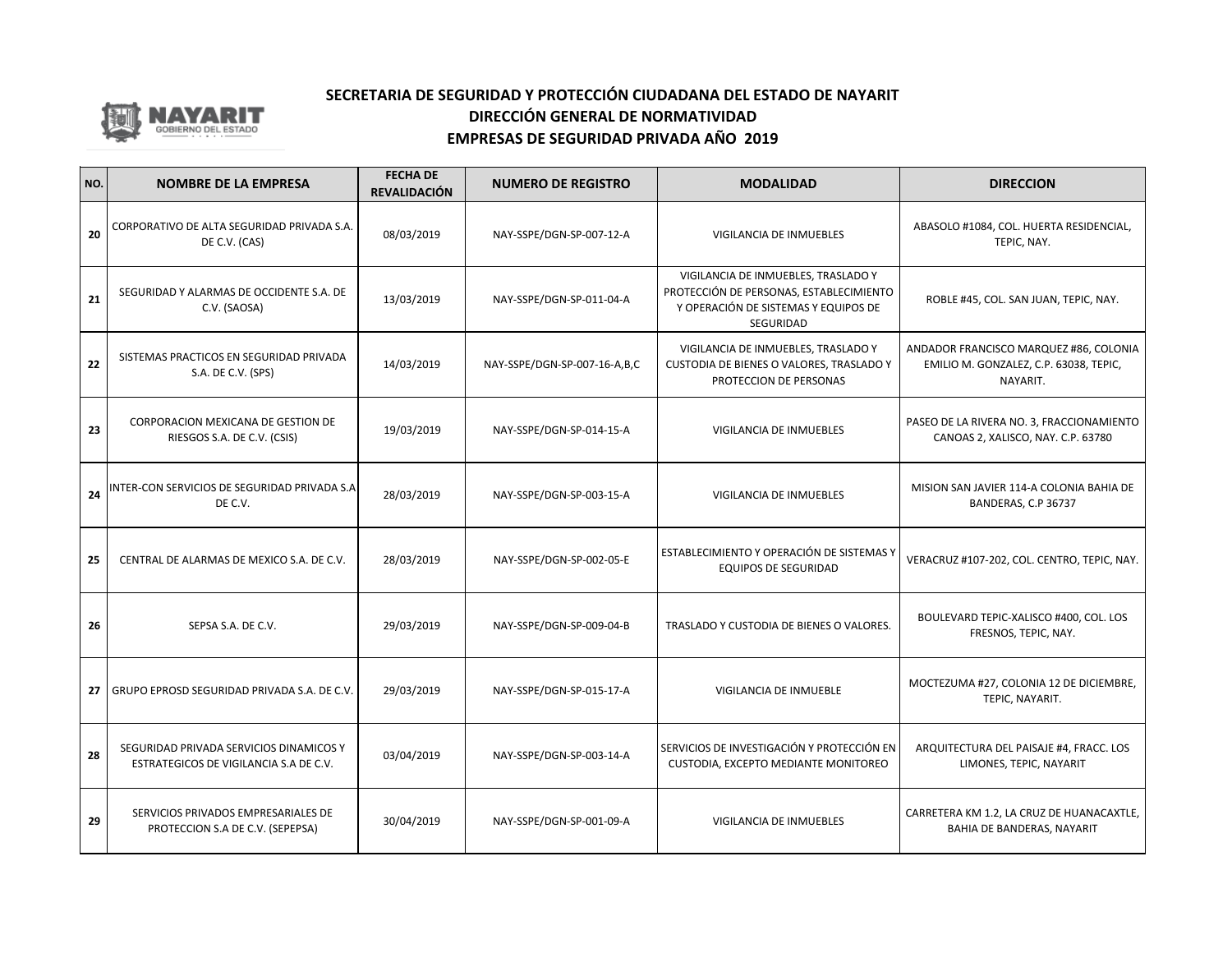

| NO. | <b>NOMBRE DE LA EMPRESA</b>                                                     | <b>FECHA DE</b><br><b>REVALIDACIÓN</b> | <b>NUMERO DE REGISTRO</b> | <b>MODALIDAD</b>                                          | <b>DIRECCION</b>                                                                                                    |
|-----|---------------------------------------------------------------------------------|----------------------------------------|---------------------------|-----------------------------------------------------------|---------------------------------------------------------------------------------------------------------------------|
| 30  | HIDALGO VIGUERAS CONSULTORES, S.A E C,V.<br>(HIVICO)                            | 03/05/2019                             | NAY-SSPE/DGN-SP-005-18-A  | SERVICIOS DE SEGURIDAD PRIVADA                            | CALLE MAR DE LA TRANQUILIDAD NÚMERO 92,<br>FRACCIONAMIENTO SIMANCAS C.P. 63177                                      |
| 31  | SALUD Y SEGURIDAD DE OCCIDENTE, S,C. (G.I.A.)                                   | 14/05/2019                             | NAY-SSPE/DGN-SP-003-18-A  | SERVICIOS DE PROTECCIÓN Y CUSTODIA<br><b>MEDIANTE MON</b> | PROLONGACIÓN INSURGENTES NÚMERO 67<br>COLONIA DÍAZ ORDÁZ, TEPIC, NAYARIT, C.P.<br>63176                             |
| 32  | CORPORATIVO GUARDIAS BLANCAS S.A. DE C.V.<br>(GRUPO HODISER)                    | 16/05/2019                             | NAY-SSPE/DGN-SP-004-18-A  | VIGILANCIA DE INMUEBLES                                   | Boulevard Luis Donaldo Colosio #680, Plaza<br>Forúm, col. Benito Juárez, c.p. 63175, Tepic,<br>Nayarit.             |
| 33  | GSI SEGURIDAD PRIVADA S.A. DE C.V.                                              | 27/05/2019                             | NAY-SSPE/DGN-SP-005-06-A  | VIGILANCIA DE INMUEBLES                                   | VILLAS DE LANCASTER #230, VISTAS DE LA<br>CANTERA, TEPIC, NAY.                                                      |
| 34  | GIF SEGURIDAD PRIVADA, S.A. DE C.V.                                             | 31/05/2019                             | NAY-SSPE/DGN-SP-004-19-A  | VIGILANCIA DE INMUEBLE                                    | SUR 71-A #203, COL. JUSTO SIERRA<br>DELEGACIÓN IXTAPALAPA CDMX; AVENIDA<br>ESPAÑA 141 INTERIOR 9 OTE. CD. DEL VALLE |
| 35  | <b>GERARDO COYOTE MEDINA</b>                                                    | 21/06/2019                             | NAY-SSPE/DGN-SP-002-15-A  | VIGILANCIA DE INMUEBLES                                   | INSURGENTES #1030 INTERIOR 4, COLONIA EL<br>RODEO, CP. 63060, TEPIC, NAY.                                           |
| 36  | SEGURIDAD PRIVADA GINTHER DE OCCIDENTE S.<br>DE R.L. DE C.V.                    | 03/07/2019                             | NAY-SSPE/DGN-SP-005-19-A  | VIGILANCIA DE INMUEBLES                                   | CALLE MINA VALENCIANA #87, ESQ. MINA DE<br>CANANEA, FRACC MINAS XALLI. C.P. 63780,<br>XALISCO, NAY.                 |
| 37  | JUMAMEX S.A. DE C.V. (CASINO JOY)                                               | 12/07/2019                             | NAY-SSPE/DGN-SP-011-17-A  | <b>VIGILANCIA DE INMUEBLES</b>                            | AVENIDA CASTILLA #31, FRACC. CASTILLA, TEPIC,<br>NAY.                                                               |
| 38  | CAMICO SEGURIDAD PRIVADA Y SERVICIOS<br>ESPECIALIZADOS EN LIMPIEZA S.A. DE C.V. | 16/08/2019                             | NAY-SSPE/DGN-SP-001-12-A  | VIGILANCIA DE INMUEBLES                                   | HIGUERA #28, COL. VILLAS DEL ROBLE, TEPIC,<br>NAY.                                                                  |
| 39  | SEGURIDAD PRIVADA, SERVICIOS ESPECIALES Y<br>PROFESIONALES MORESA S. DE R.L.    | 20/08/2019                             | NAY-SSPE/DGN-SP-012-17-A  | <b>VIGILANCIA DE INMUEBLES</b>                            | CALLE HIDALGO #146 INT. 2, COLONIA CENTRO,<br><b>TEPIC, NAYARIT</b>                                                 |